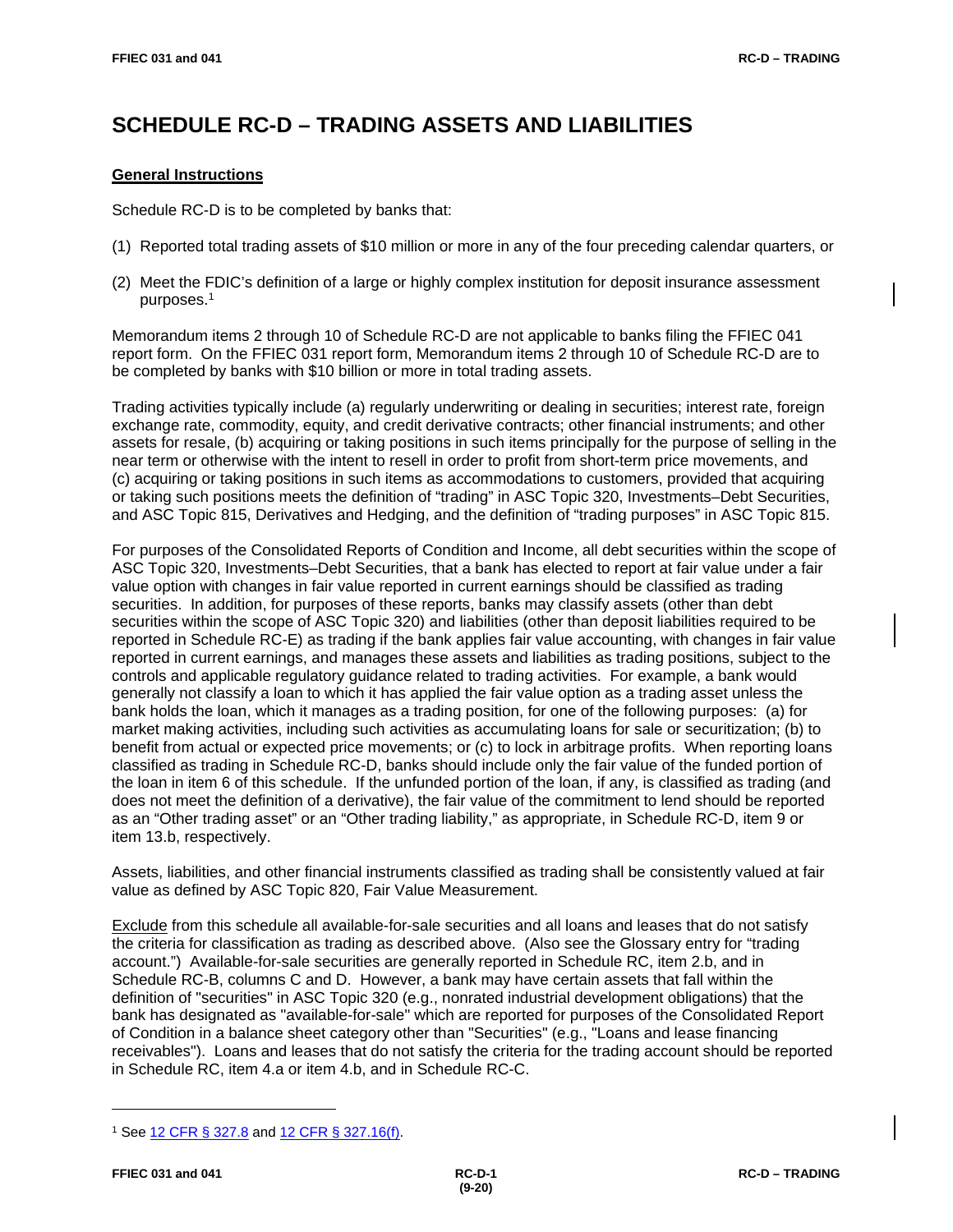# **Item Instructions**

## **Item No. Caption and Instructions**

## **ASSETS**

- **1 U.S. Treasury securities.** Report the total fair value of securities issued by the U.S. Treasury (as defined for Schedule RC-B, item 1, "U.S. Treasury securities") held for trading.
- **2 U.S. Government agency obligations.** Report the total fair value of all obligations of U.S. Government agencies (as defined for Schedule RC-B, item 2, "U.S. Government agency and sponsored agency obligations") held for trading. Exclude mortgage-backed securities.
- **3 Securities issued by states and political subdivisions in the U.S.** Report the total fair value of all securities issued by states and political subdivisions in the United States (as defined for Schedule RC-B, item 3, "Securities issued by states and political subdivisions in the U.S.") held for trading.
- **4 Mortgage-backed securities.** Report in the appropriate subitem the total fair value of all mortgage-backed securities held for trading.
- **4.a Residential mortgage pass-through securities issued or guaranteed by FNMA, FHLMC, or GNMA.** Report the total fair value of all residential mortgage pass-through securities issued or guaranteed by FNMA, FHLMC, or GNMA (as defined for Schedule RC-B, item 4.a.(1), Residential mortgage pass-through securities "Guaranteed by GNMA," and item 4.a.(2), Residential pass-through securities "Issued by FNMA and FHLMC") held for trading.
- **4.b Other residential MBS issued or guaranteed by U.S. Government agencies or sponsored agencies.** Report the total fair value of all other residential mortgage-backed securities issued or guaranteed by U.S. Government agencies or U.S. Governmentsponsored agencies (as defined for Schedule RC-B, item 4.b.(1), Other residential mortgagebacked securities "Issued or guaranteed by U.S. Government agencies or sponsored agencies") held for trading.

U.S. Government agencies include, but are not limited to, such agencies as the Government National Mortgage Association (GNMA), the Federal Deposit Insurance Corporation (FDIC), and the National Credit Union Administration (NCUA). U.S. Government-sponsored agencies include, but are not limited to, such agencies as the Federal Home Loan Mortgage Corporation (FHLMC) and the Federal National Mortgage Association (FNMA).

- **4.c All other residential MBS.** Report the total fair value of all other residential mortgagebacked securities (as defined for Schedule RC-B, item 4.a.(3), "Other [residential mortgage] pass-through securities," item 4.b.(2), Other residential mortgage-backed securities "Collateralized by MBS issued or guaranteed by U.S. Government agencies or sponsored agencies," and item 4.b.(3), "All other residential MBS") held for trading.
- **4.d Commercial MBS issued or guaranteed by U.S. Government agencies or sponsored agencies.** Report the total fair value of all commercial mortgage-backed securities (as defined for Schedule RC-B, item 4.c, "Commercial MBS") issued or guaranteed by U.S. Government agencies or U.S. Government-sponsored agencies that are held for trading. Also include commercial mortgage pass-through securities guaranteed by the Small Business Administration.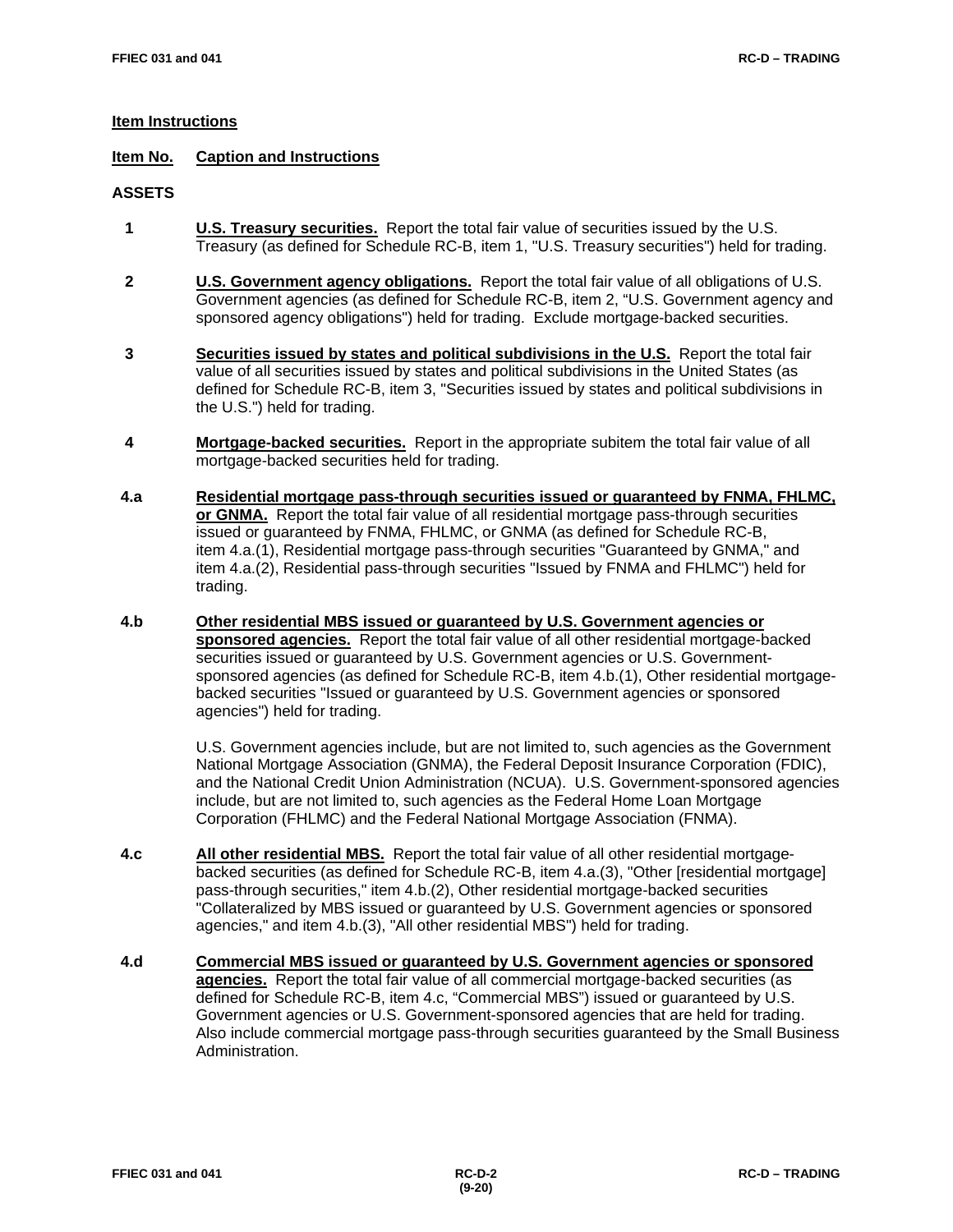## **Item No. Caption and Instructions**

 **4.e All other commercial MBS.** Report the total fair value of all commercial mortgage-backed securities (as defined for Schedule RC-B, item 4.c, "Commercial MBS") issued or guaranteed by non-U.S. Government issuers that are held for trading.

## **5 Other debt securities:**

- **5.a Structured financial products.** Report the total fair value of all structured financial products (as defined for Schedule RC-B, item 5.b, "Structured financial products") held for trading. Include cash, synthetic, and hybrid instruments.
- **5.b All other debt securities.** Report the total fair value of all other debt securities (as defined for Schedule RC-B, item 5.a, "Asset-backed securities," and item 6, "Other debt securities") held for trading.
- **6 Loans.** Report in the appropriate subitem the total fair value of all loans held for trading. See the Glossary entry for "loan" for further information.
- **6.a Loans secured by real estate.** Report in the appropriate subitem the total fair value of loans secured by real estate (as defined for Schedule RC-C, part I, item 1) held for trading.
- **6.a.(1) Loans secured by 1-4 family residential properties.** Report the total fair value of all openend and closed-end loans secured by 1-4 family residential properties (as defined for Schedule RC-C, part I, item 1.c) held for trading.

Include:

- (1) Revolving, open-end loans secured by 1-4 family residential properties and extended under lines of credit (as defined for Schedule RC-C, part I, item 1.c.(1)) held for trading.
- (2) Closed-end loans secured by first liens on 1-4 family residential properties (as defined for Schedule RC-C, part I, item 1.c.(2)(a)) held for trading.
- (3) Closed-end loans secured by junior liens on 1-4 family residential properties (as defined for Schedule RC-C, part I, item 1.c.(2)(b)) held for trading.
- **6.a.(2) All other loans secured by real estate.** Report the total fair value of all other loans secured by real estate held for trading.

Include:

- (1) Construction, land development, and other land loans (as defined for Schedule RC-C, part I, item 1.a) held for trading.
- (2) Loans secured by farmland (as defined for Schedule RC-C, part I, item 1.b) held for trading.
- (3) Loans secured by multifamily (5 or more) residential properties (as defined for Schedule RC-C, part I, item 1.d) held for trading.
- (4) Loans secured by nonfarm nonresidential properties (as defined for Schedule RC-C, part I, item 1.e) held for trading.
- **6.b Commercial and industrial loans.** Report the total fair value of commercial and industrial loans (as defined for Schedule RC-C, part I, item 4) held for trading.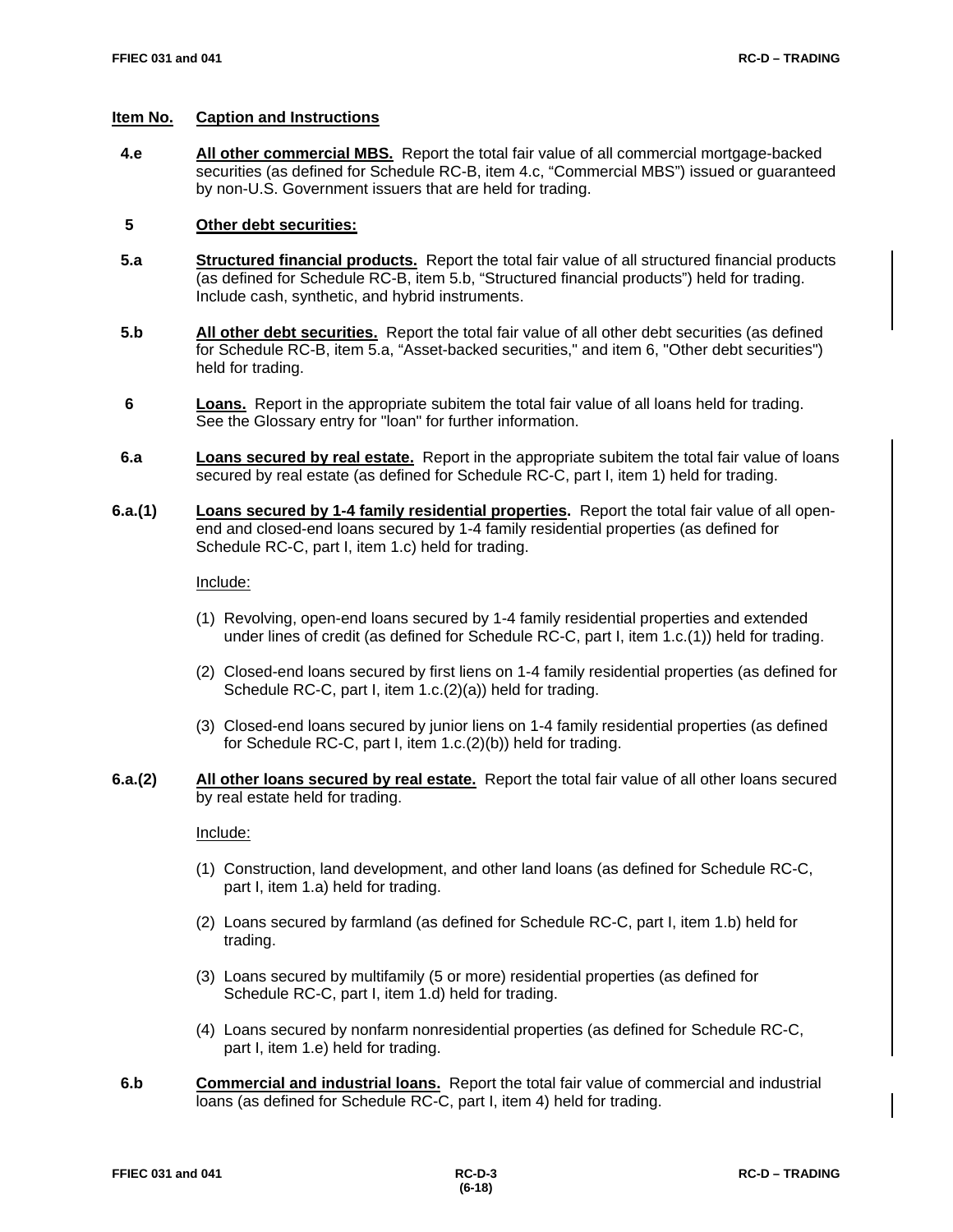## **Item No. Caption and Instructions**

 **6.c Loans to individuals for household, family, and other personal expenditures.** Report the total fair value of all loans to individuals for household, family, and other personal expenditures (as defined for Schedule RC-C, part I, item 6) held for trading.

## Include:

- (1)All extensions of credit to individuals for household, family, and other personal expenditures arising from credit cards (as defined for Schedule RC-C, part I, item 6.a) held for trading.
- (2)All extensions of credit to individuals for household, family, and other personal expenditures arising from prearranged overdraft plans and other revolving credit plans not accessed by credit cards (as defined for Schedule RC-C, part I, item 6.b) held for trading.
- (3)All loans to individuals for household, family, and other personal expenditures arising from retail sales of passenger cars and other vehicles such as minivans, vans, sportutility vehicles, pickup trucks, and similar light trucks for personal use (as defined for Schedule RC-C, part I, item 6.c) held for trading.
- (4)All other loans to individuals for household, family, and other personal expenditures (as defined for Schedule RC-C, part I, item 6.d) held for trading.
- **6.d Other loans.** Report the total fair value of all other loans held for trading that cannot properly be reported in one of the preceding subitems of this item 6. Such loans include "Loans to depository institutions and acceptances of other banks," "Loans to finance agricultural production and other loans to farmers," "Loans to foreign governments and official institutions" (on the FFIEC 031 only), "Obligations (other than securities and leases) of states and political subdivisions in the U.S.," and "Other loans" (as defined for Schedule RC-C, part I, items 2, 3, 7 (on the FFIEC 031 only), 8, and 9).
- **7-8** Not applicable.
- **9 Other trading assets.** Report the total fair value of all trading assets that cannot properly be reported in items 1 through 6. Include certificates of deposit held for trading. Exclude revaluation gains on interest rate, foreign exchange rate, commodity, equity, and credit derivative contracts (report in item 11 below).
- **10** Not applicable.
- **11 Derivatives with a positive fair value.** Report the amount of revaluation gains (i.e., assets) from the "marking to market" of interest rate, foreign exchange rate, commodity, equity, and credit derivative contracts held for trading purposes. Revaluation gains and losses (i.e., assets and liabilities) from the "marking to market" of the reporting bank's derivative contracts executed with the same counterparty that meet the criteria for a valid right of setoff contained in ASC Subtopic 210-20, Balance Sheet – Offsetting (formerly FASB Interpretation No. 39, "Offsetting of Amounts Related to Certain Contracts") (e.g., those contracts subject to a qualifying master netting arrangement) may be reported on a net basis using this item and item 14 below, as appropriate. (For further information, see the Glossary entry for "offsetting.")
- **12 Total trading assets.** Report the sum of items 1 through 11. This item must equal Schedule RC, item 5, "Trading assets."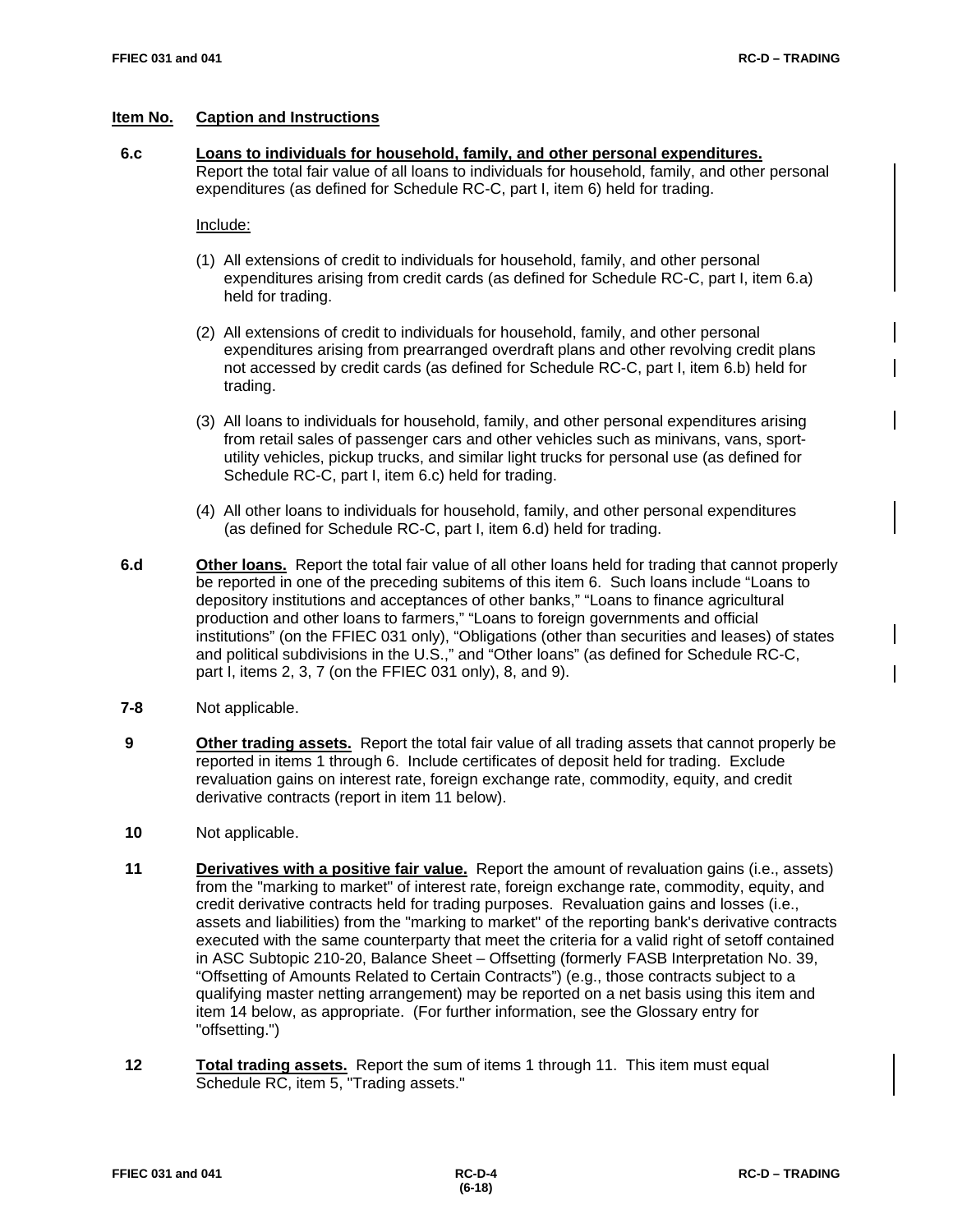# **Item No. Caption and Instructions**

# **LIABILITIES**

- **13.a Liability for short positions.** Report the total fair value of the reporting bank's liabilities resulting from sales of assets that the reporting bank does not own (see the Glossary entry for "short position").
- **13.b Other trading liabilities.** Report the total fair value of all trading liabilities other than the reporting bank's liability for short positions. Exclude revaluation losses on interest rate, foreign exchange rate, commodity, equity, and credit derivative contracts (report in item 14 below).
- **14 Derivatives with a negative fair value.** Report the amount of revaluation losses (i.e., liabilities) from the "marking to market" of interest rate, foreign exchange rate, commodity, equity, and credit derivative contracts held for trading purposes. Revaluation gains and losses (i.e., assets and liabilities) from the "marking to market" of the reporting bank's interest rate, foreign exchange rate, commodity, equity, and credit derivative contracts executed with the same counterparty that meet the criteria for a valid right of setoff contained in ASC Subtopic 210-20, Balance Sheet – Offsetting (formerly FASB Interpretation No. 39, "Offsetting of Amounts Related to Certain Contracts") (e.g., those contracts subject to a qualifying master netting arrangement) may be reported on a net basis using this item and item 11 above, as appropriate. (For further information, see the Glossary entry for "offsetting.")
- **15** Total trading liabilities. Report the sum of items 13.a, 13.b, and 14. This item must equal Schedule RC, item 15, "Trading liabilities."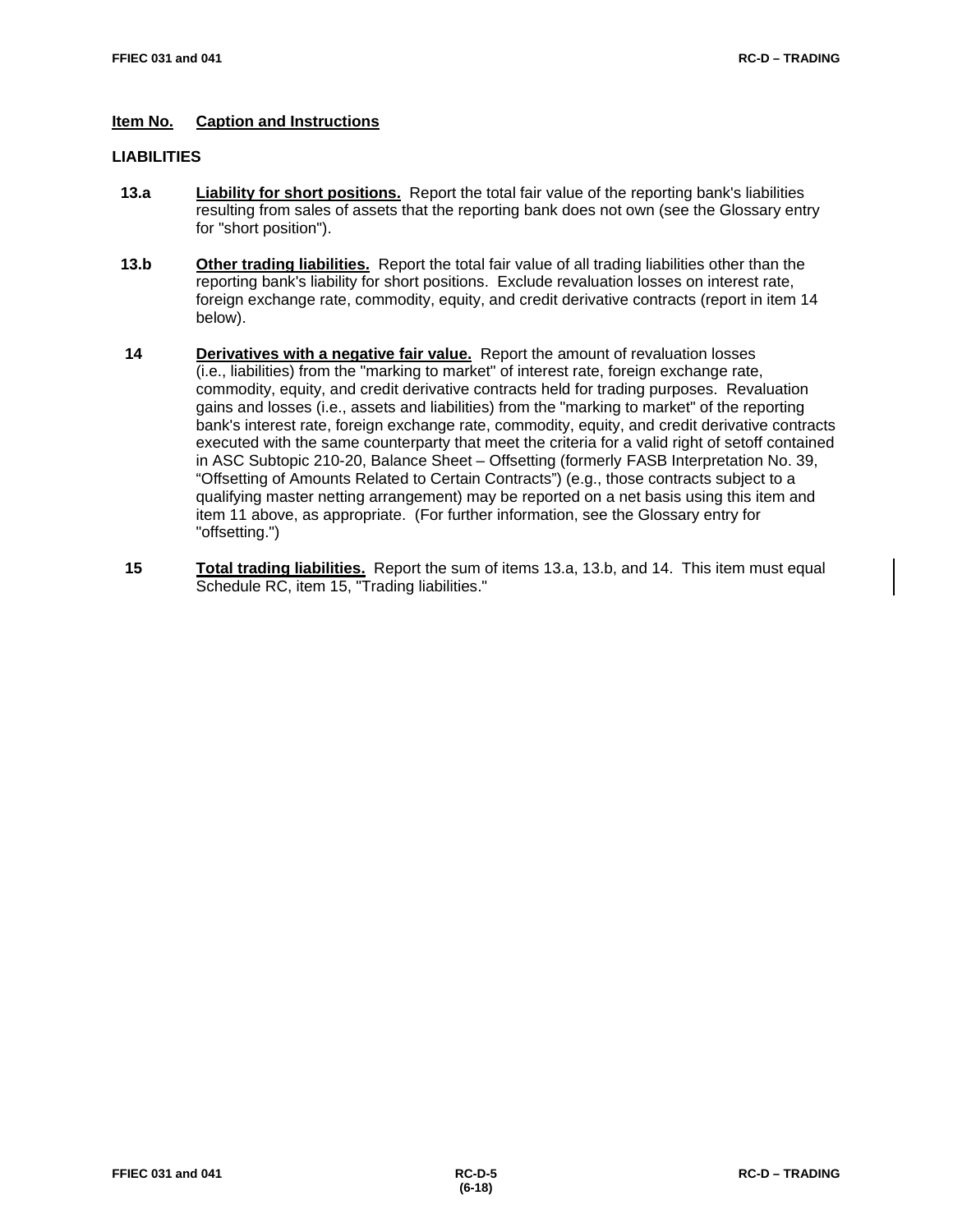## **Item No. Caption and Instructions**

- **1 Unpaid principal balance of loans measured at fair value.** Report in the appropriate subitem the total unpaid principal balance outstanding for all loans held for trading reported in Schedule RC-D, item 6.
- **1.a Loans secured by real estate.** Report in the appropriate subitem the total unpaid principal balance outstanding for all loans secured by real estate (as defined for Schedule RC-C, part I, item 1) held for trading.
- **1.a.(1) Loans secured by 1-4 family residential properties.** Report the total unpaid principal balance outstanding for all loans secured by 1-4 family residential properties held for trading reported in Schedule RC-D, item 6.a.(1).

#### Include:

- (1) Revolving, open-end loans secured by 1-4 family residential properties and extended under lines of credit (as defined for Schedule RC-C, part I, item 1.c.(1)) held for trading.
- (2) Closed-end loans secured by first liens on 1-4 family residential properties (as defined for Schedule RC-C, part I, item 1.c.(2)(a)) held for trading.
- (3) Closed-end loans secured by junior liens on 1-4 family residential properties (as defined for Schedule RC-C, part I, item 1.c.(2)(b)) held for trading.
- **1.a.(2) All other loans secured by real estate.** Report the total unpaid principal balance outstanding for all other loans secured by real estate held for trading reported in Schedule RC-D, item 6.a.(2).

## Include:

- (1) Construction, land development, and other land loans (as defined for Schedule RC-C, part I, item 1.a) held for trading.
- (2) Loans secured by farmland (as defined for Schedule RC-C, part I, item 1.b) held for trading.
- (3) Loans secured by multifamily (5 or more) residential properties (as defined for Schedule RC-C, part I, item 1.d) held for trading.
- (4) Loans secured by nonfarm nonresidential properties (as defined for Schedule RC-C, part I, item 1.e) held for trading.
- **1.b Commercial and industrial loans.** Report the total unpaid principal balance outstanding for all commercial and industrial loans held for trading reported in Schedule RC-D, item 6.b.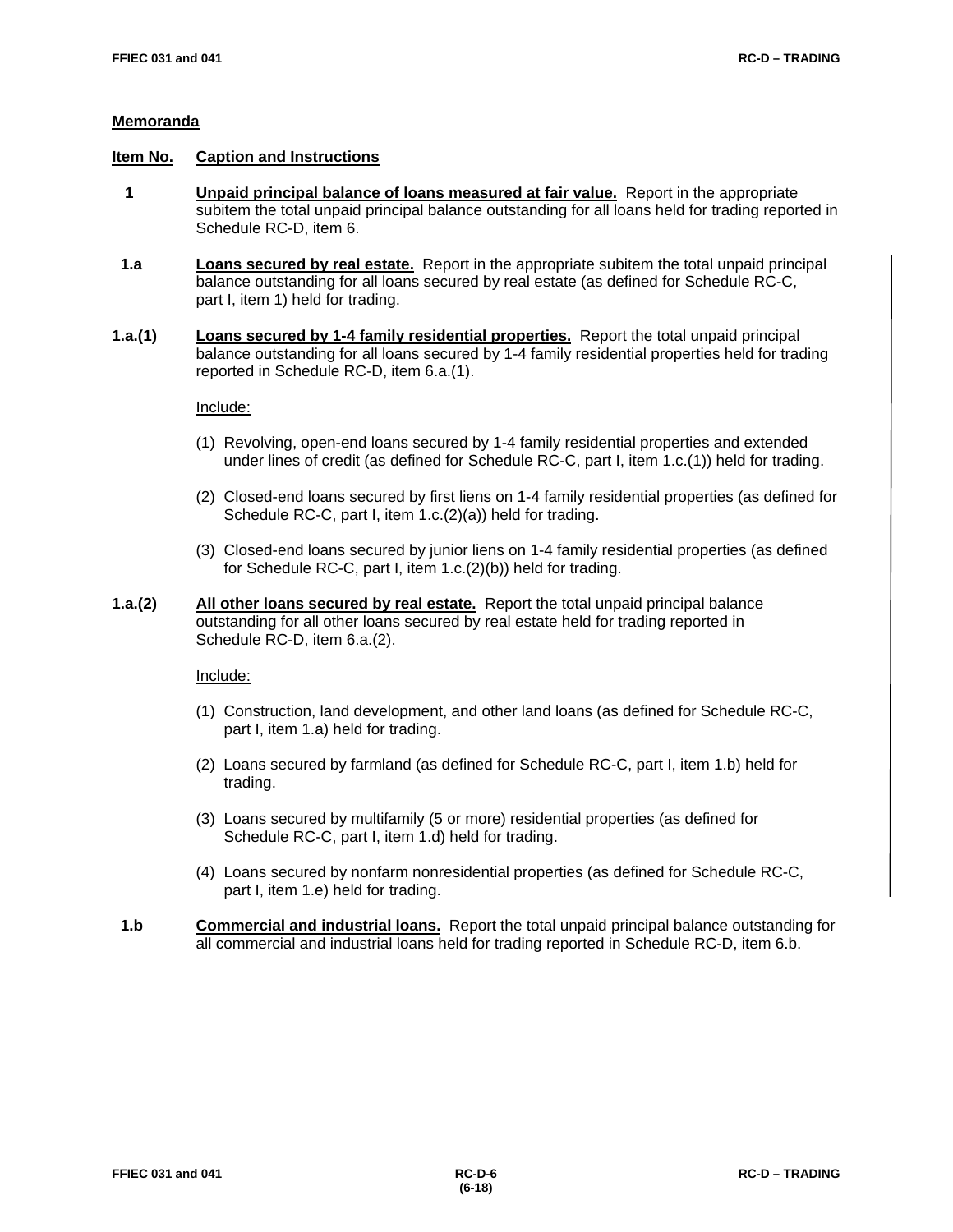#### **Item No. Caption and Instructions**

 **1.c Loans to individuals for household, family, and other personal expenditures.** Report the total unpaid principal balance outstanding for all loans to individuals for household, family, and other personal expenditures held for trading reported in Schedule RC-D, item 6.c.

Include:

- (1) All extensions of credit to individuals for household, family, and other personal expenditures arising from credit cards (as defined for Schedule RC-C, part I, item 6.a) held for trading.
- (2)All extensions of credit to individuals for household, family, and other personal expenditures arising from prearranged overdraft plans and other revolving credit plans not accessed by credit cards (as defined for Schedule RC-C, part I, item 6.b) held for trading.
- (3)All loans to individuals for household, family, and other personal expenditures arising from retail sales of passenger cars and other vehicles such as minivans, vans, sportutility vehicles, pickup trucks, and similar light trucks for personal use (as defined for Schedule RC-C, part I, item 6.c) held for trading.
- (4)All other loans to individuals for household, family, and other personal expenditures (as defined for Schedule RC-C, part I, item 6.d) held for trading.
- **1.d Other loans.** Report the total unpaid principal balance outstanding for all loans held for trading reported in Schedule RC-D, item 6.d. Such loans include "Loans to depository institutions and acceptances of other banks," "Loans to finance agricultural production and other loans to farmers," "Loans to foreign governments and official institutions" (on the FFIEC 031 only), "Obligations (other than securities and leases) of states and political subdivisions in the U.S.," and "Other loans" (as defined for Schedule RC-C, part I, items 2, 3, 7 (on the FFIEC 031 only), 8, and 9).
- NOTE: Memorandum items 2 through 10 are not applicable to banks filing the FFIEC 041 report form.

NOTE: On the FFIEC 031 report form, Memorandum items 2 through 10 are to be completed by banks with \$10 billion or more in total trading assets.

- **2 Loans measured at fair value that are past due 90 days or more.** Report in the appropriate subitem the total fair value and unpaid principal balance of all loans held for trading included in Schedule RC-D, items 6.a through 6.d, that are past due 90 days or more as of the report date.
- **2.a Fair value.** Report the total fair value of all loans held for trading included in Schedule RC-D, items 6.a through 6.d, that are past due 90 days or more as of the report date.
- **2.b Unpaid principal balance.** Report the total unpaid principal balance of all loans held for trading included in Schedule RC-D, items 6.a through 6.d, that are past due 90 days or more as of the report date.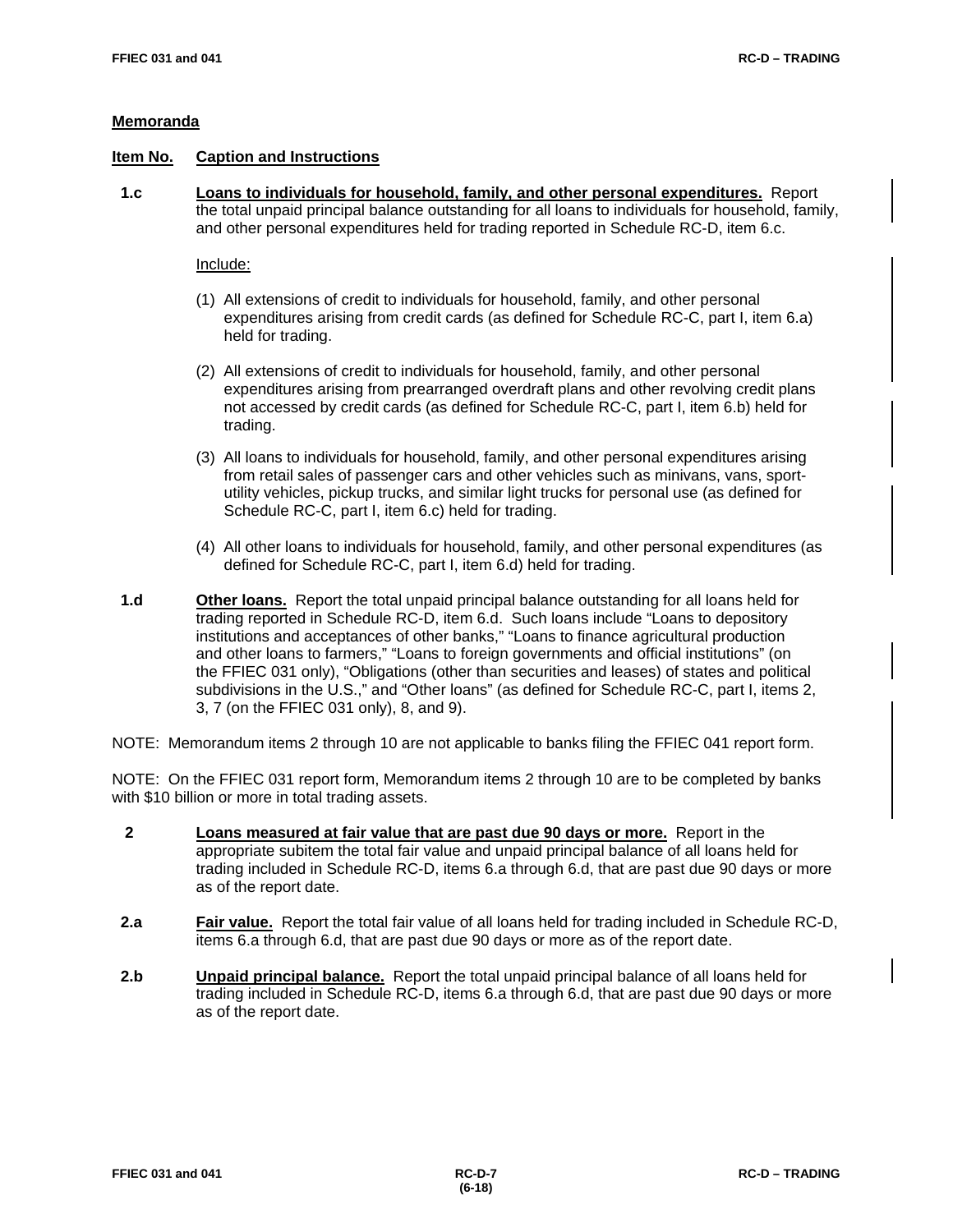## **Item No. Caption and Instructions**

- **3 Structured financial products by underlying collateral or reference assets.** Report in the appropriate subitem the total fair value of all structured financial products held for trading by the predominant type of collateral or reference assets supporting the product. The sum of Memorandum items 3.a through 3.g must equal Schedule RC-D, item 5.a.
- **3.a Trust preferred securities issued by financial institutions.** Report the total fair value of structured financial products held for trading that are supported predominantly by trust preferred securities issued by financial institutions.
- **3.b Trust preferred securities issued by real estate investment trusts.** Report the total fair value of structured financial products held for trading that are supported predominantly by trust preferred securities issued by real estate investment trusts.
- **3.c Corporate and similar loans.** Report the total fair value of structured financial products held for trading that are supported predominantly by corporate and similar loans.

Exclude securities backed by loans that are commonly regarded as asset-backed securities rather than collateralized loan obligations in the marketplace (report in Schedule RC-D, item 5.b).

- **3.d 1-4 family residential MBS issued or guaranteed by U.S. government-sponsored enterprises (GSEs).** Report the total fair value of structured financial products held for trading that are supported predominantly by 1-4 family residential mortgage-backed securities issued or guaranteed by U.S. government-sponsored enterprises.
- **3.e 1-4 family residential MBS not issued or guaranteed by GSEs.** Report the total fair value of structured financial products held for trading that are supported predominantly by 1-4 family residential mortgage-backed securities not issued or guaranteed by U.S. government-sponsored enterprises.
- **3.f Diversified (mixed) pools of structured financial products.** Report the total fair value of structured financial products held for trading that are supported predominantly by diversified (mixed) pools of structured financial products. Include such products as CDOs squared and cubed (also known as "pools of pools").
- **3.g Other collateral or reference assets.** Report the total fair value of structured financial products held for trading that are supported predominantly by other types of collateral or reference assets not identified above.

# **4 Pledged trading assets:**

- **4.a Pledged securities.** Report the total fair value of all securities held for trading included in Schedule RC-D above that are pledged to secure deposits, repurchase transactions, or other borrowings (regardless of the balance of the deposits or other liabilities against which the securities are pledged); as performance bonds under futures or forward contracts; or for any other purpose. Include as pledged securities:
	- (1) Securities held for trading that have been "loaned" in securities borrowing/lending transactions that do not qualify as sales under ASC Topic 860, Transfers and Servicing (formerly FASB Statement No. 140, "Accounting for Transfers and Servicing of Financial Assets and Extinguishments of Liabilities," as amended)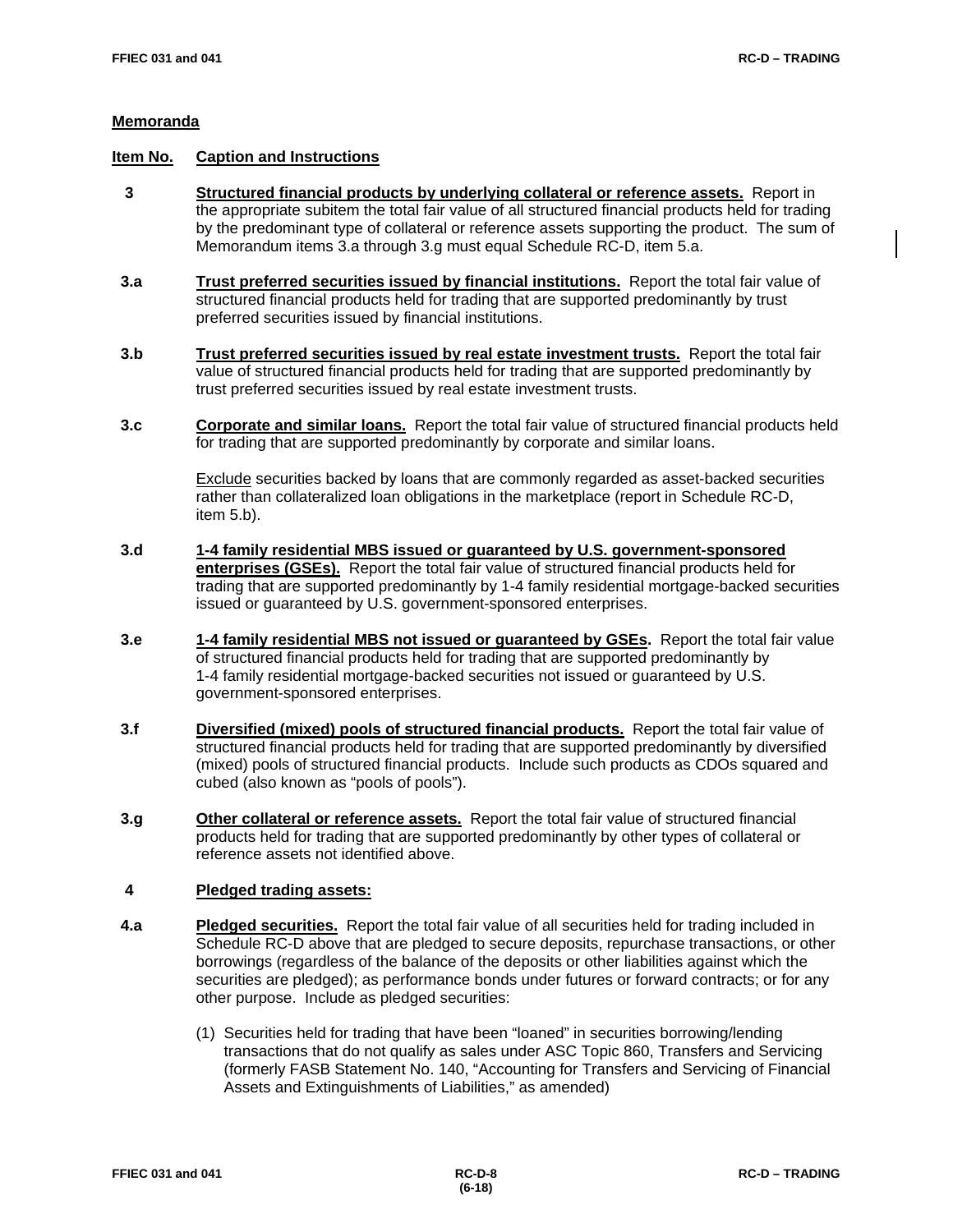# **Item No. Caption and Instructions**

- **4.a** (2) Securities held for trading by consolidated variable interest entities (VIEs) that can be (cont.) used only to settle obligations of the same consolidated VIEs (the amount of which is a used only to settle obligations of the same consolidated VIEs (the amount of which is also reported in Schedule RC-V, item 1.e).
	- (3) Securities held for trading owned by consolidated insurance subsidiaries and held in custodial trusts that are pledged to insurance companies external to the consolidated bank.
- **4.b Pledged loans.** Report the total fair value of all loans held for trading included in Schedule RC-D above that are pledged to secure deposits, repurchase transactions, or other borrowings (regardless of the balance of the deposits or other liabilities against which the loans are pledged) or for any other purpose. Include loans held for trading that have been transferred in transactions that are accounted for as secured borrowings with a pledge of collateral because they do not qualify as sales under ASC Topic 860, Transfers and Servicing (formerly FASB Statement No. 140, "Accounting for Transfers and Servicing of Financial Assets and Extinguishments of Liabilities," as amended). Also include loans held for trading by consolidated variable interest entities (VIEs) that can be used only to settle obligations of the same consolidated VIEs (the amount of which is also reported in Schedule RC-V, item 1.h). In general, the pledging of loans is the act of setting aside certain loans to secure or collateralize bank transactions with the bank continuing to own the loans unless the bank defaults on the transaction.
- **5 Asset-backed securities.** Report in the appropriate subitem the total fair value of all assetbacked securities (other than mortgage-backed securities), including asset-backed commercial paper, held for trading that are included in Schedule RC-D, item 5.b, above.
- **5.a Credit card receivables.** Report the total fair value of all asset-backed securities collateralized by credit card receivables, i.e., extensions of credit to individuals for household, family, and other personal expenditures arising from credit cards as defined for Schedule RC-C, part I, item 6.a.
- **5.b Home equity lines.** Report the total fair value of all asset-backed securities collateralized by home equity lines of credit, i.e., revolving, open-end lines of credit secured by 1-to-4 family residential properties as defined for Schedule RC-C, part I, item 1.c.(1).
- **5.c Automobile loans.** Report the total fair value of all asset-backed securities collateralized by automobile loans, i.e., loans to individuals for the purpose of purchasing private passenger vehicles, including minivans, vans, sport-utility vehicles, pickup trucks, and similar light trucks for personal use as defined for Schedule RC-C, part I, item 6.c.
- **5.d** Other consumer loans. Report the total fair value of all asset-backed securities collateralized by other consumer loans, i.e., loans to individuals for household, family, and other personal expenditures as defined for Schedule RC-C, part I, items 6.b and 6.d.
- **5.e Commercial and industrial loans.** Report the total fair value of all asset-backed securities collateralized by commercial and industrial loans, i.e., loans for commercial and industrial purposes to sole proprietorships, partnerships, corporations, and other business enterprises, whether secured (other than by real estate) or unsecured, single-payment or installment, as defined for Schedule RC-C, part I, item 4.